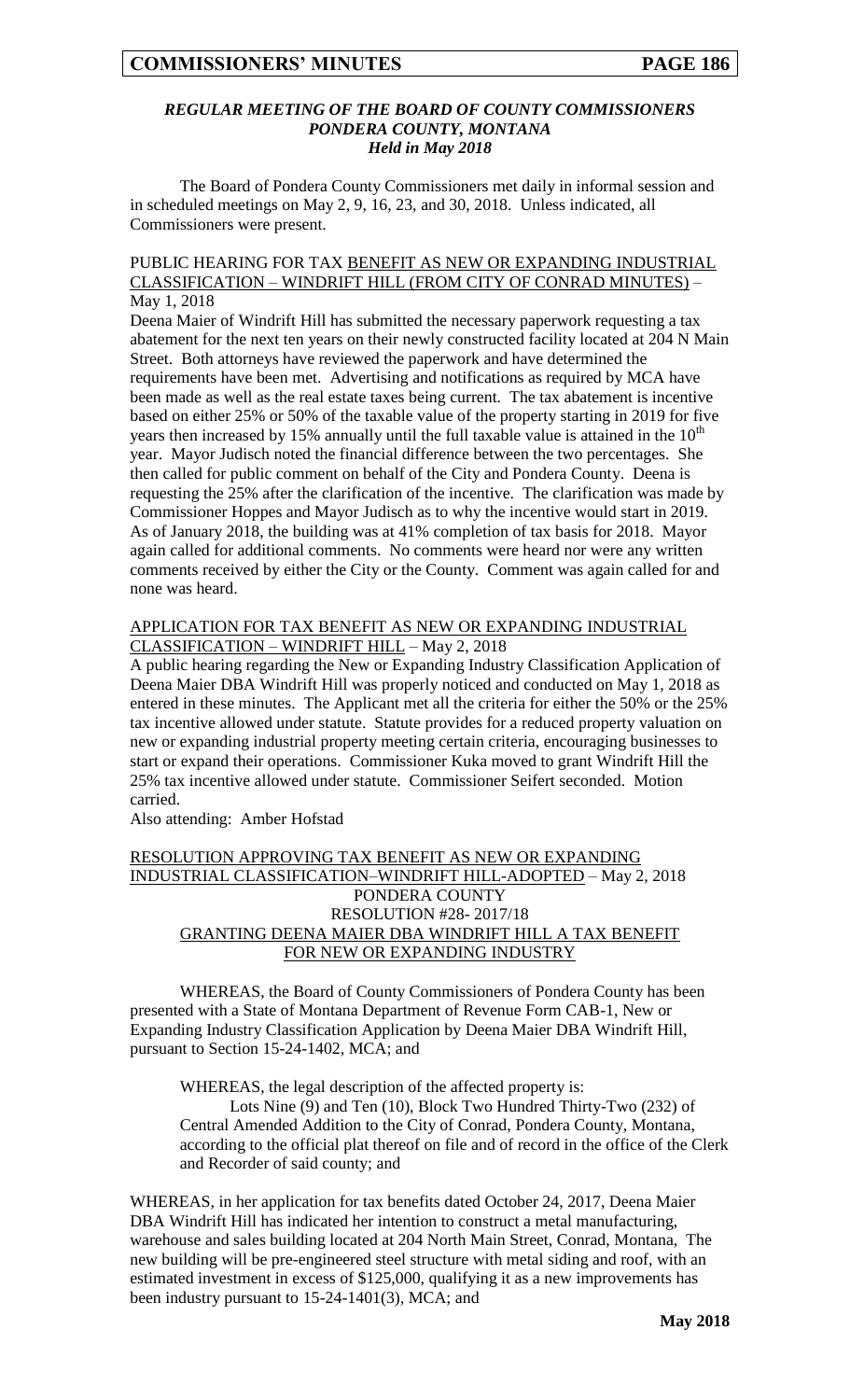WHEREAS, in her application for tax benefits dated October 24, 2017, Deena Maier DBA Windrift Hill indicated her intention to purchase equipment for expansion or modernization with an estimated investment in excess of \$50,000, qualifying it as a new or expanding industry pursuant to 15-24-1401(1), MCA; and

WHEREAS, in support of its application, Deena Maier DBA Windrift Hill stated the construction permit was issued 10/24/2017 and no application for new industry classification under 15-6-135, MCA, has been made to the Department of Revenue for these facilities; and

WHEREAS, due notice as defined in 76-15-103 MCA was given by publishing the notice of public hearing in The Independent-Observer and in The Valierian, newspapers of general circulation in Pondera County, on April 12 and 19, 2018; and

WHEREAS, all taxing jurisdictions affected by the potential tax benefit were notified of the public hearing on the New or Expanding Industry Classification Application by Deena Maier DBA Windrift Hill by certified mail; and

WHEREAS, a public hearing was held in the Offices of the City of Conrad, 413 South Main, Conrad, Montana on May 1, 2018 to discuss with the public, hear their opinions, and answer questions about the New or Expanding Industry Classification Application by Deena Maier DBA Windrift Hill; and

WHEREAS, the tax relief requested by Deena Maier DBA Windrift Hill in its New or Expanding Industry Classification Application, if granted, would impact and potentially burden all taxpayers in Pondera County and any tax relief in violation of any provision of 15-24-1401 or 15-24-1402 shall allow for the recapture of all taxes avoided, plus, in the event of nonpayment of property taxes provided in 15-16-102, MCA, interest and penalties.

WHEREAS, should Deena Maier DBA Windrift Hill apply for any additional tax relief, via an AB-26 procedure (informal review), or any other avenue, during the term of the tax relief granted herein, Deena Maier DBA Windrift Hill shall notify the Pondera County Commissioners of their request for informal review by the Montana Department of Revenue (or any other avenue for additional tax relief). Any such application will render this resolution null and void and Deena Maier DBA Windrift Hill shall pay to Pondera County all taxes avoided, plus, in the event of nonpayment of property taxes provided in 15-16-102, MCA, all interest and penalties as a result of nonpayment of taxes.

NOW, THEREFORE, BE IT RESOLVED that the October 27, 2017 New or Expanding Industry Classification Application submitted by Deena Maier DBA Windrift Hill with respect to the land, buildings or structures situated on 204 North Main Street, Conrad, Montana, be and is hereby approved and that said new industry be taxed pursuant to the Section 15-24-1402, MCA.

BE IT FURTHER RESOLVED that approval of this application by the Board of County Commissioners is based solely on the information stated under penalty of perjury by the Applicant. The Board of County Commissioners acknowledges that the State of Montana Department of Revenue may approve or disapprove applicant's tax reduction based on the criteria controlling such approval. In the event the application is disapproved by the Department of Revenue, this Resolution has no force or effect.

BE IT FURTHER RESOLVED that the allowed benefit is, pursuant to 15-24- 1402, Montana Code Annotated:

#### Construction year is 2018

1<sup>st</sup> year through 5<sup>th</sup> year, taxed at 25% of taxable value (tax years 2019, 2020, 2021, 2022 and 2023);

 $6<sup>th</sup>$  year through 10<sup>th</sup> year, Subject to 15-10-420, taxed at increased equal percentages until the full taxable value is attained in the  $10^{th}$  year (tax years 2024, 2025, 2026, 2027 and 2028). In subsequent years, the property must be taxed at 100% of its taxable value.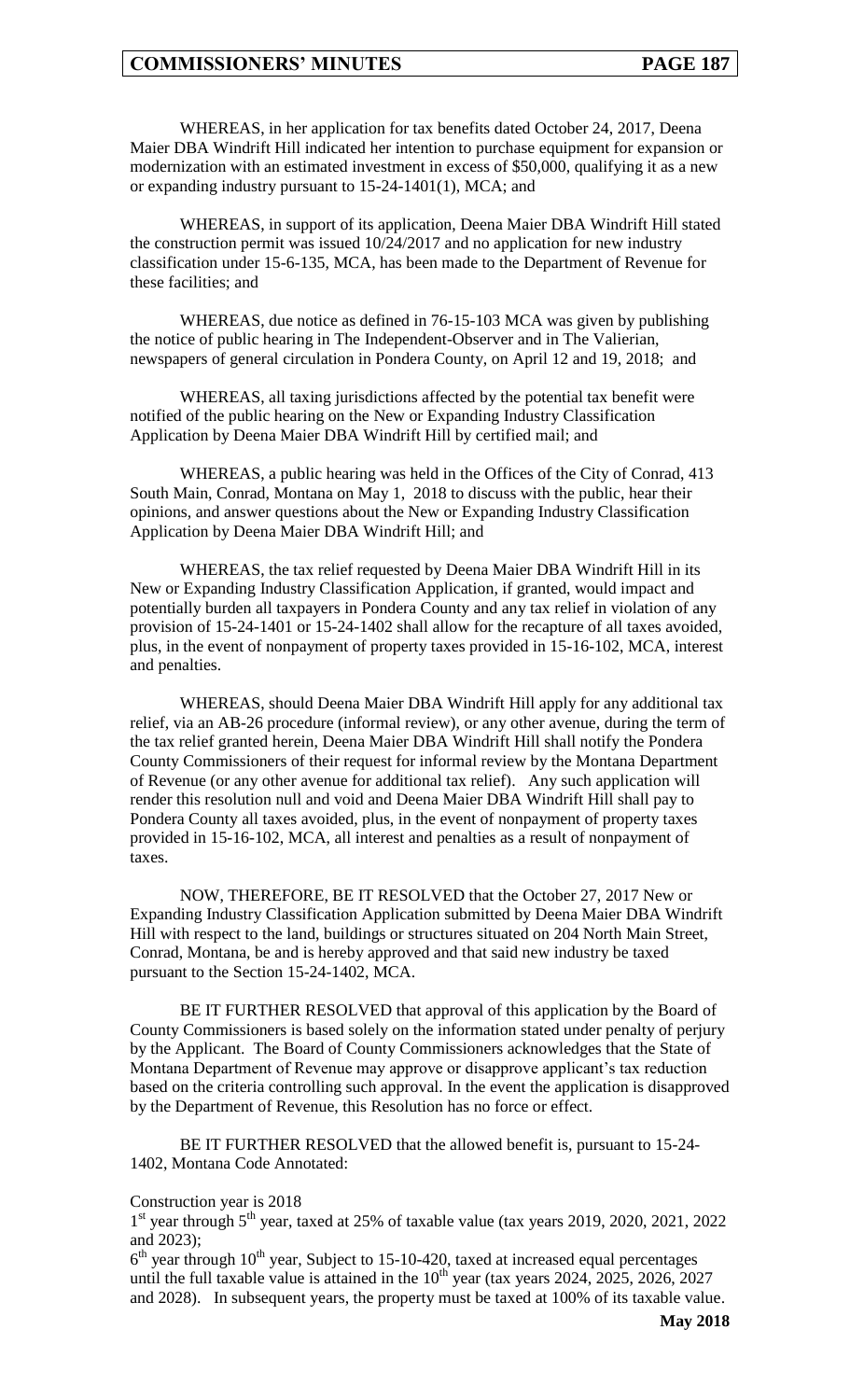BE IT FURTHER RESOLVED, any tax relief granted herein in violation of any provision of 15-24-1401 or 15-24-1402 by Deena Maier DBA Windrift Hill shall be recaptured by payment by Deena Maier DBA Windrift Hill of all taxes avoided, plus, in the event of nonpayment of property taxes provided in 15-16-102, MCA, interest and penalties.

BE IT FURTHER RESOLVED, should Deena Maier DBA Windrift Hill apply for any additional tax relief, via an AB-26 procedure (informal review), or any other avenue, during the term of the tax relief granted herein, Deena Maier DBA Windrift Hill shall notify the Pondera County Commissioners of their request for informal review by the Montana Department of Revenue (or any other avenue for additional tax relief). Any such application will render this resolution null and void and Deena Maier DBA Windrift Hill shall pay to Pondera County all taxes avoided, plus, in the event of nonpayment of property taxes provided in 15-16-102, MCA, all interest and penalties as a result of nonpayment of taxes.

Adopted this 2nd day of May, 2018 as moved by Commissioner Seifert, seconded by Commissioner Kuka, and passed on unanimous vote of the full board. Effective on passage and approval.

BOARD OF COUNTY COMMISSIONERS Pondera County, Montana

\_*/s/ Janice Hoppes*\_\_\_\_\_\_\_\_\_\_\_\_\_\_\_\_\_ \_\_\_*/s/ Dale J Seifert*\_\_\_\_\_\_\_\_\_\_\_\_ Janice Hoppes, Chairman Dale J. Seifert, Member ATTEST:

\_*/s/ Kody L Farkell*\_\_\_\_\_\_*\_\_\_*\_\_\_\_\_\_\_ \_\_\_*/s/ Thomas A Kuka*\_\_\_\_\_\_\_\_\_\_ Kody L. Farkell, Clerk and Recorder Thomas A. Kuka, Member

#### HAYING AGREEMENTS-APPROVED – May 2, 2018

The deadline to apply for a permit to hay the county road rights-of way was May 1, 2018. Commissioner Kuka moved to approve the following Yearly Right-of-Way Forage Removal Agreement/Applications:

| Devon Kelly Rauscher         | West Valley Rd, Arod Lakes Rd 1st 5 miles heading west        |
|------------------------------|---------------------------------------------------------------|
|                              | Pondera Coulee Road between N Price Rd and Moulton School     |
| Ronald & Darlene Denney      | Rd                                                            |
|                              | Bullhead Rd 1/8 mile west of Bridge continuing for 1 mile     |
| Dale Seifert                 | west                                                          |
| <b>Brad and Nancy Bruner</b> | Price Rd starting at Midway South to Berland Loop, both sides |
| <b>Raymond Moritz</b>        | Old Shelby Rd, east and west; Hovde Rd, north and south;      |
|                              | Prospector Rd, east and west; Primrose Rd, east and west;     |
|                              | Pondera Coulee Road, north and south; Kelly Rd, east and west |
| <b>Wylie Gustafson</b>       | both sides Price Rd, 1/2 mile south of Sollid to Midway; and  |
|                              | Furlough Road, both sides                                     |

Commissioner Seifert seconded. Motion carried.

## AGREEMENT WITH JOHNSON CONTROLS-APPROVED – May 2, 2018 Commissioner Kuka moved and Commissioner Seifert seconded to enter into an agreement with Johnson Controls to perform an one comprehensive service and two operational services annually Trane AHU, Trane Chiller, and Mechanical Room Pumps and two operation services annually on the Metasys Controls for the heating, ventilation and air conditioning of the Courthouse, and filter changes at a cost of \$8,100.00 per year. Motion carried.

#### AGREEMENT WITH HEARTLAND MECHANICAL, HEATING AND COOLING- $APPROVED - May 2, 2018$

Commissioner Kuka moved and Commissioner Seifert seconded to enter into an agreement with Heartland Mechanical Heating and Cooling to perform an annual spring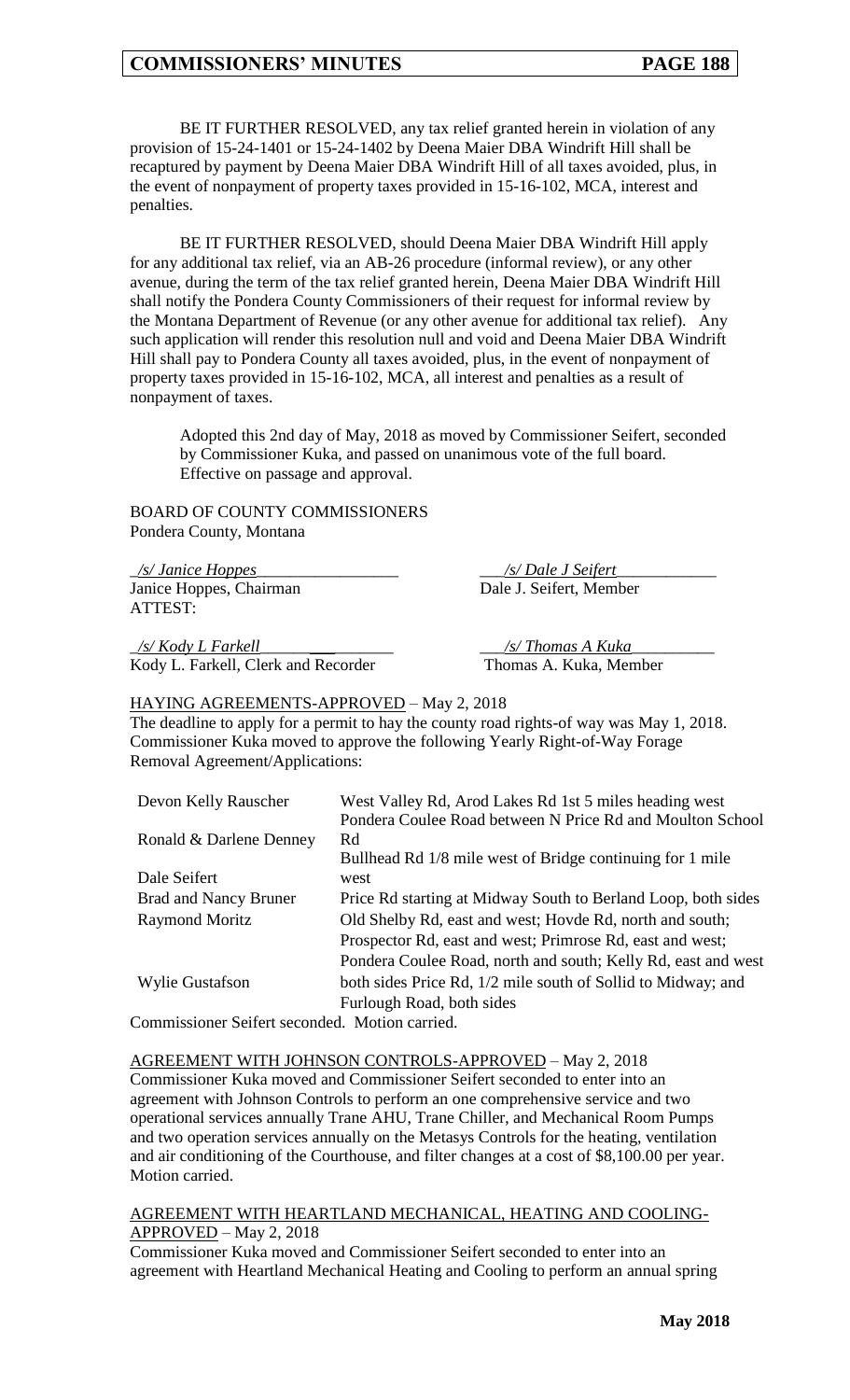service on the four roof top units for the heating, ventilation and air conditioning of the Courthouse, and filter changes at a cost of \$360.00 per year. Motion carried.

# GROUP HEALTH INSURANCE RENEWAL-APPROVED – May 2, 2018

Renewal rates and the County's contribution toward premiums was discussed. The employee insurance committee met with the Commissioners prior to the meeting and made their recommendation. Commissioner Kuka moved to renew the County's current plan with Joint Powers Trust committing to a 3-year term and to continue to offer four options to the employees, a traditional major medical plan with a \$1,000 deductible, a traditional major medical plan with a \$1,500 deductible, a high deductible option with \$2,600 first-pay option and a high deductible option with a \$3,500 first-pay option. The County contribution for employee-only coverage will be \$731.49 for full-time employees and a pro-rated portion of \$731.49 for part-time employees. Commissioner Seifert seconded. Motion carried.

SET DATE, TIME, PLACE TO CANVASS JUNE 5 ELECTION RESULTS – May 2, 2018

Commissioner Kuka moved and Commissioner Seifert seconded to set June 19<sup>th</sup>, 2018 at 10:00 a.m. in the Commissioners' Office as the date, time, and place for the Canvass of the 2018 Federal Primary Election. Motion carried.

### EXPENDITURES IN EXCESS OF \$500-APPROVED – May 2, 2018

Commissioner Seifert moved to approve the Road Department request for purchase of a hydraulic pump for a backhoe in the amount of \$1,900 as well as the purchase and installation of a new range for the Pondera Center kitchen in the amount of up to \$10,000. Approval before purchase is necessary when the expenditure is in excess of \$500. Commissioner Kuka seconded. Motion carried.

#### AMENDMENT TO TASK ORDER FOR PREVENTATIVE ORAL HEALTH CARE PROGRAM-APPROVED – May 9, 2018

Commissioner Kuka moved to approve the Preventative Oral Health Care Program Task Order Contract Amendment with the MT Department of Public Health and Human Services for the current contract year for an additional \$6,000. Commissioner Seifert seconded. Motion carried.

Also attending: Jim Morren

ENCROACHMENT AGREEMENT-APPROVED – May 9, 2018 Commissioner Kuka moved to approve the Encroachment Agreement requested by the Northwestern Energy to install powerlines under Trunk Butte Rd. Commissioner Seifert seconded. Motion carried.

Also attending: Jim Morren

VEHICLE PURCHASE PROPOSAL ACCEPTED – May 9, 2018 Requests for proposal were solicited for the purchase of a pickup for the Road Department. Two proposals were received:

|            |  | Courtesy Ford \$32,225.00 2018 Ford F-150 Special Service Vehicle<br>with aluminum bed |
|------------|--|----------------------------------------------------------------------------------------|
| Van Motors |  | \$32,857.36 2018 Chevrolet Silverado 1500 4WD Crew Cab<br>with steel bed               |

Commissioner Seifert moved to accept the proposal from Van Motors at the higher cost because it included a steel bed. Commissioner Kuka seconded. Motion carried. Also attending: Jim Morren

#### EXPENDITURES IN EXCESS OF \$500-APPROVED – May 9, 2018

DIS Technologies submitted a quote of \$11,757.50 to replace the server in the courthouse. Commissioners were advised to replace the server and the sonic wall as they have gone beyond their expected life and have begun to cause some technical issues. The cost will be \$11,757.50. Commissioner Kuka moved to purchase the new server and sonic wall from DIS for the quoted amount. Commissioner Seifert second. Motion carried.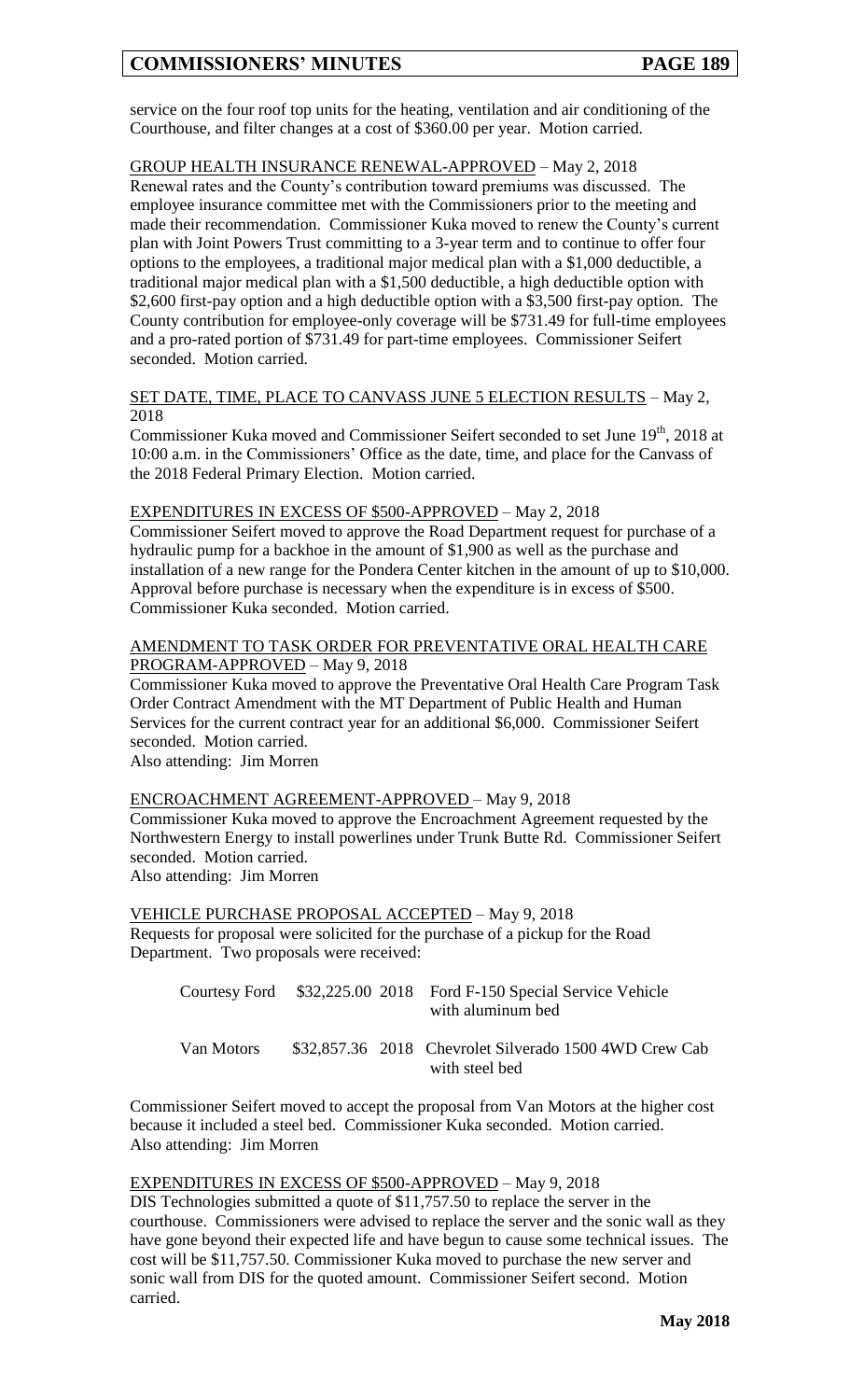PARCEL

## Also attending: Jim Morren

# DRAW #8 FOR FAA AIRPORT PROJECT-APPROVED – May 9, 2018

Commissioner Kuka moved and Commissioner Seifert seconded to approve Draw #8 for the current FAA Hangar project in the amount of \$37,261.10. Motion carried. Also attending: Jim Morren

#### DATE, TIME, AND PLACE SET FOR COUNTY COMPENSATION BOARD – May 9, 2018

Commissioner Kuka moved to set the County Compensation Board meeting for Wednesday, June 13 at 10:00 a.m. in the Commissioner's Office. Commissioner Seifert seconded. Motion carried.

Also attending: Jim Morren

## PURCHASE OF TEXT-TO-9-1-1 SYSTEM -APPROVED – May 9, 2018

Ryan Olson, a Public Safety Consultant with Third Signal was in attendance to discuss implementing a system which would allow people to text to 9-1-1. The cost of to have Third Signal verify compatibility with the dispatch system, coordinate IT configurations necessary, and develop test plans is a one-time charge of \$8,000. Commissioner Kuka moved to hire Third Signal to begin initial steps for implementing a Text To 9-1-1 system, paid out of 9-1-1 funds. Commissioner Seifert seconded. Motion carried Also attending: Ryan Olson, Third Signal; LeAnn Hermance, DES Coordinator, and Jeff Pruttis, Sheriff Deputy, and Jim Morren

## RENEWAL OF COUNTY PROPERTY AND CASUALTY INSURANCE THROUGH MACO PROPERTY & CASUALTY TRUST – May 16, 2018

Commissioner Kuka moved to renew the county's property and casualty insurance for 2018-19 with MACo Property Casualty Trust. Commissioner Seifert seconded. Motion carried.

## TAX ABATEMENT 1061-1064-APPROVED – May 23, 2018 Commissioner Kuka moved to approve the following abatements:

|                                             |                          |               |     | <b>PARCEL</b> |
|---------------------------------------------|--------------------------|---------------|-----|---------------|
| <b>NUMBER</b>                               | <b>REASON</b>            | <b>CANCEL</b> | ADD | NO.           |
| 1061                                        | No longer owns livestock | \$10.00       |     | 1009800       |
| 1062                                        | No longer owns livestock | \$10.00       |     | 1006400       |
| 1063                                        | Moved out of county      | \$18.00       |     | 1307600       |
| 1064                                        | <b>Remove NMJRDD</b>     | \$90.00       |     | 2020800       |
| Commissioner Coifert seconded Motion comicd |                          |               |     |               |

Commissioner Seifert seconded. Motion carried.

Also attending: Jim Morren

### INTERGOVERNMENTAL TRANSFER FOR PONDERA MEDICAL CENTER-APPROVED – May 23, 2018

Commissioner Seifert moved to approve the State of Montana Intergovernmental Agreement for the Transfer of Monies to the State, Fiscal Year 2018. Under this agreement, Pondera Medical Center will receive a lump sum payment of Medicaid monies for "at risk" county affiliated nursing facilities in the amount of \$826,398.72 from the Montana Department of Health and Human Services. Prior to the PMC receiving the payment, the county agrees to pay the matching funds amount of \$625,548.13. Pondera Medical Center provides the matching money to the county which, in turn, will provide the State of Montana with a county warrant the amount of the matching funds. Commissioner Kuka seconded. Motion carried. Also attending: Jim Morren

# RESOLUTION REQUESTING DISTRIBUTION OF LOCAL GOVERNMENT ROAD CONSTRUCTION & MAINTENANCE MATCH PROGRAM FUNDS – May 23, 2018 PONDERA COUNTY, MONTANA RESOLUTION #29 - 2017/18 REQUESTING DISTRIBUTION OF LOCAL GOVERNMENT ROAD CONSTRUCTION AND MAINTENANCE MATCH PROGRAM FUNDS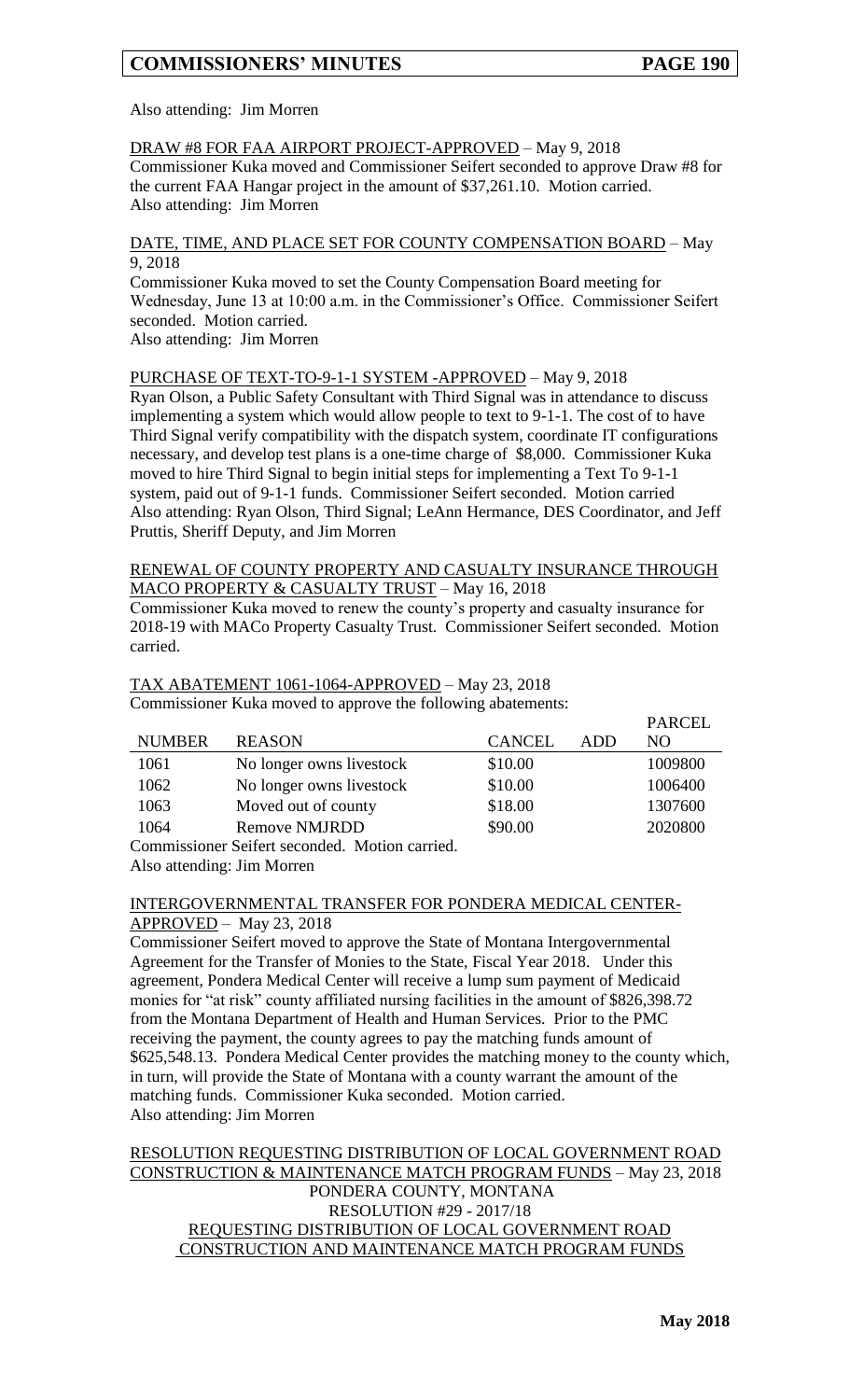WHEREAS, the Bridge and Road Safety and Accountability Restricted Account created By HB 473 requires the Montana Department of Transportation to allocate accrued funds to cities, towns, counties, and consolidated city-county governments for construction, reconstruction, maintenance, and repair of rural roads, city or town streets and alleys, and bridges; and,

WHEREAS, a city, town, county, or consolidated city-county government that requests funds under the Bridge and Road Safety and Accountability Account must match each \$20 requested with \$1 of local government matching funds; and,

WHEREAS, a city, town, county, or consolidated city-county government requesting distribution of allocated funds may make such a request to the Department of Transportation between March 1 and November 1 of the year the funds were allocated; and,

WHEREAS, a description of the project to be funded is: ROAD REPAIRS NECESSITATED BY THE FLOODING DUE TO SNOW MELT IN THE SPRING OF 2018; and,

WHEREAS, the local match for the allocated funds totals \$1,295.90 identified in the attached copy of approved road/bridge expenditures from current year operating budget.

THEREFORE, BE IT RESOLVED that

1. Pondera County requests distribution of its share of the allocated Bridge and Road Safety and Accountability funds (\$25,917.93) to be used for road repairs necessitated by the flooding due to snow melt in the spring of 2018;

That the Chairman of the Board of Pondera County Commissioners is hereby empowered and authorized to execute such further documents as may be necessary to facilitate the distribution of said funds.

Adopted this  $23<sup>rd</sup>$  day of May, 2018 as moved by Commissioner Kuka, seconded by Commissioner Seifert, and passed on a 3-0 vote of the board. Effective on passage and approval.

BOARD OF COUNTY COMMISSIONERS Pondera County, Montana

\_*/s/ Janice Hoppes*\_\_\_\_\_\_\_\_\_\_\_\_\_\_\_\_\_ \_\_\_*/s/ Dale J Seifert*\_\_\_\_\_\_\_\_\_\_\_\_ Janice Hoppes, Chairman Dale J. Seifert, Member ATTEST:

\_*/s/ Kody L Farkell*\_\_\_\_\_\_*\_\_\_*\_\_\_\_\_\_\_ \_\_\_*/s/ Thomas A Kuka*\_\_\_\_\_\_\_\_\_\_ Kody L. Farkell, Clerk and Recorder Thomas A. Kuka, Member

RESOLUTION AUTHORIZING BUDGET AMENDMENTS TO PONDERA COUNTY BUDGET-ADOPTED – May 23, 2018 PONDERA COUNTY MONTANA RESOLUTION #30 – 2017/18 AUTHORIZING BUDGET AMENDMENTS TO PONDERA COUNTY BUDGET

WHEREAS the Montana Code Annotated, Section 7-6-4006(4), grants the Board of County Commissioners the power and authority to amend the budget during the fiscal year by conducting public hearings at regularly scheduled meetings; and

WHEREAS Pondera County Commissioners approved the appropriations budget for the Pondera County during its regular budget approval process and errors in revenues and expenditures budget have been identified; and

NOW, THEREFORE, BE IT RESOLVED by the Board of County Commissioners of Pondera County that the budget be corrected as follows: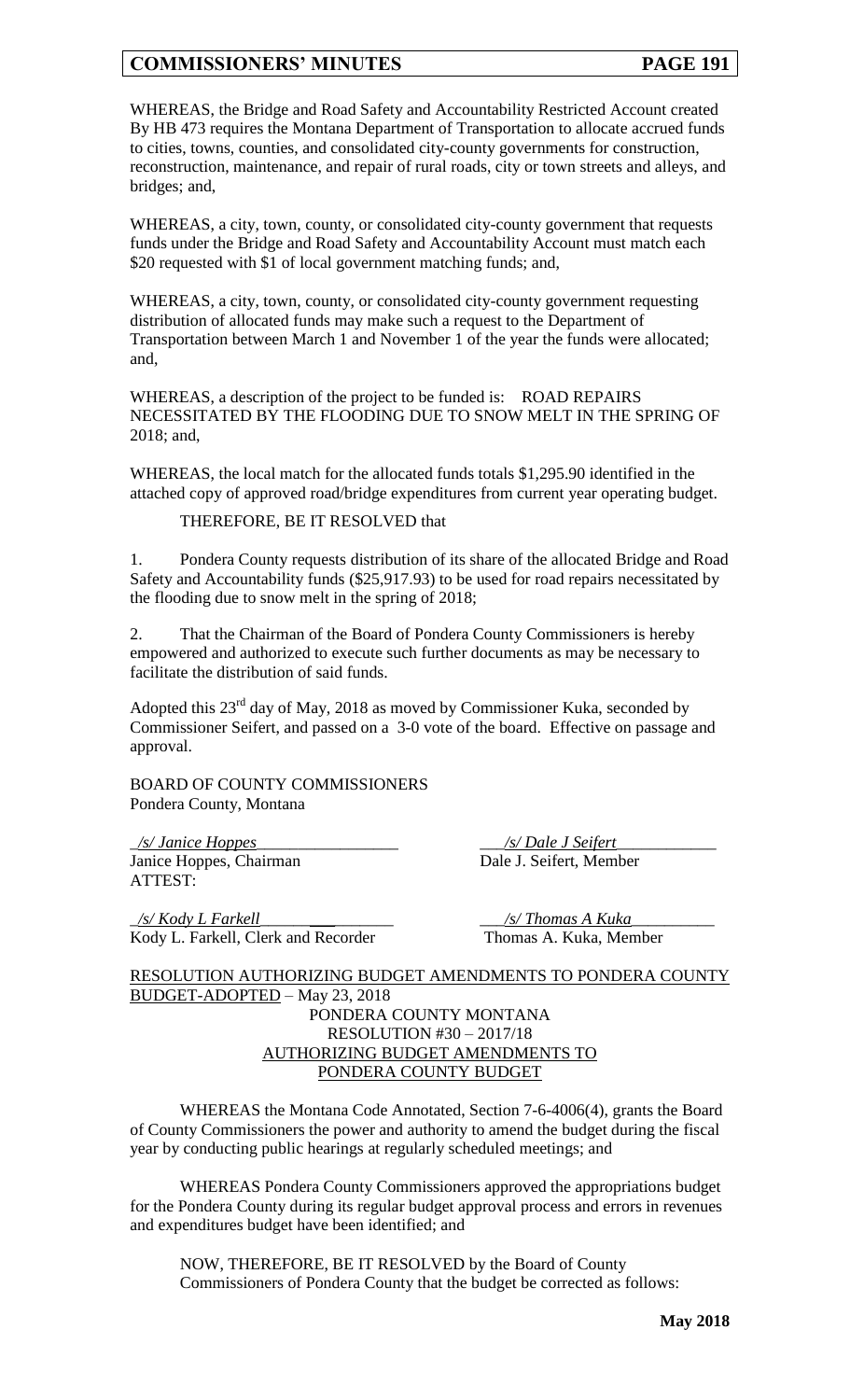| Revenue<br>2821-383005             | Description<br>County Match (BaRSAR)<br><b>Enhanced Gas Tax</b> |                                         | <b>Prior Amount</b><br>\$0 |     | New Amount<br>\$1,296                     |
|------------------------------------|-----------------------------------------------------------------|-----------------------------------------|----------------------------|-----|-------------------------------------------|
| 2821-335040                        | Gas Tax                                                         |                                         | \$0                        |     | \$25,918                                  |
| Expenditure<br>2110-302-521022-823 |                                                                 | Description<br>Transfer to 2821 (Match) |                            | \$0 | <b>Prior Amount New Amount</b><br>\$1,296 |
| 2821-302-430201-931                |                                                                 | Road Repairs                            |                            | \$0 | \$27,214                                  |

Adopted this  $23^{rd}$  day of May 2018, as moved by Commissioner Kuka, seconded by Commissioner Seifert, and passed on a 3-0 vote of the board. Effective on passage and approval.

BOARD OF COMMISSIONERS Pondera County, Montana

\_*/s/ Janice Hoppes*\_\_\_\_\_\_\_\_\_\_\_\_\_\_\_\_\_ \_\_\_*/s/ Dale J Seifert*\_\_\_\_\_\_\_\_\_\_\_\_ Janice Hoppes, Chairman Dale J. Seifert, Member ATTEST:

\_*/s/ Kody L Farkell*\_\_\_\_\_\_*\_\_\_*\_\_\_\_\_\_\_ \_\_\_*/s/ Thomas A Kuka*\_\_\_\_\_\_\_\_\_\_ Kody L. Farkell, Clerk and Recorder Thomas A. Kuka, Member

DUST ABATEMENT APPLICATION-APPROVED – May 23, 2018 Commissioner Kuka moved and Commissioner Seifert seconded to approve the Independent Contractor Dust Abatement Permit application requested by Donald Mecham. Motion carried. Also attending: Jim Morren

CLAIM FOR INDIGENT BURIAL APPROVED FOR PAYMENT - May 23, 2018 Commissioner Seifert moved to approve the request for burial assistance of an indigent resident of the county and pay \$750 towards the burial costs. Commissioner Kuka seconded. Motion carried.

Also attending: Jim Morren

#### SUTA RESIGNATION ACCEPTED- May 23, 2018

Commissioner Kuka moved and Commissioner Seifert seconded to accept the resignation of Carl Suta as Sheriff, effective May 31, 2018. Motion carried. Also attending: Jim Morren

APPOINMENT TO CENTRAL MONTANA TOURISM BOARD – May 23, 2018 Commissioner Seifert moved and Kuka seconded to recommend to the Central Montana Tourism Board the reappointment of Katie Missick to the Board for another 3 year term. Also attending: Jim Morren

DEPARTMENT OF PUBLIC HEALTH AND HUMAN SERVICES TASK ORDER FOR MATERNAL AND CHILD HEALTH BLOCK GRANT PROGRAM (MCH)- APPROVED – May 30, 2018

Commissioner Seifert moved to approve Task Order 19-07-5-01-037-0 to the Master Contract for the Maternal and Child Health Block Grant Program Grant (MCH). The County will receive \$8,316 for federal fiscal year 2018-19. Commissioner Kuka seconded. Motion carried.

Also attending: Jim Morren

AMENDMENT TO VEHICLE PURCHASE PROPOSAL ACCEPTED – May 30, 2018 Requests for proposal were solicited for the purchase of a pickup for the Road Department. On May 9 a proposal was accepted for Van Motors in the amount of \$32,857.36. Commissioner Seifert moved and Commissioner Kuka seconded to accept an amended proposal of \$33,975. The increase was because fleet vehicles are no longer available for purchase. Motion carried Also attending: Jim Morren